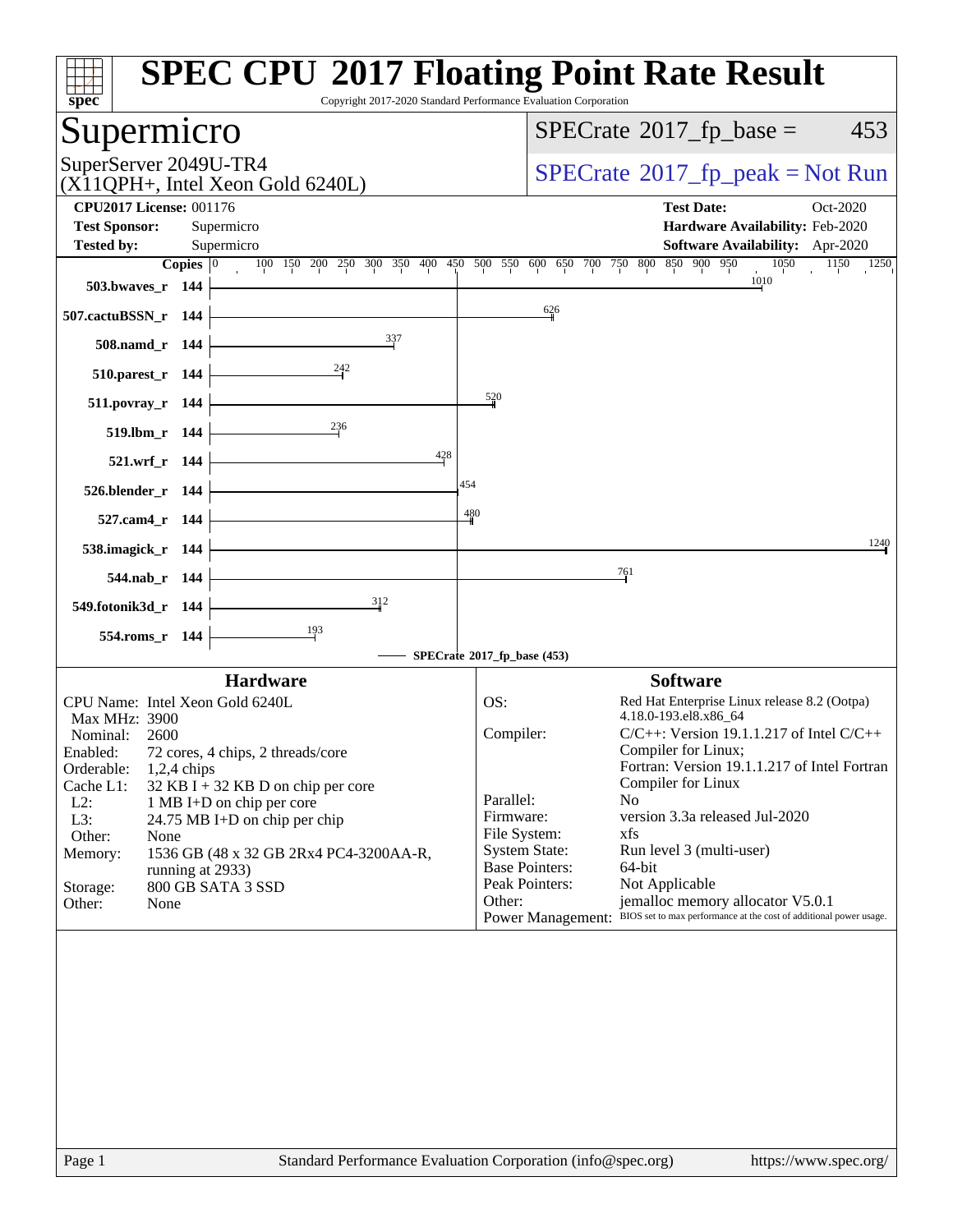

Copyright 2017-2020 Standard Performance Evaluation Corporation

# Supermicro

 $SPECTate@2017<sub>fr</sub> base = 453$ 

# SuperServer 2049U-TR4  $SPECrate@2017_fp\_peak = Not Run$  $SPECrate@2017_fp\_peak = Not Run$

(X11QPH+, Intel Xeon Gold 6240L)

**[CPU2017 License:](http://www.spec.org/auto/cpu2017/Docs/result-fields.html#CPU2017License)** 001176 **[Test Date:](http://www.spec.org/auto/cpu2017/Docs/result-fields.html#TestDate)** Oct-2020 **[Test Sponsor:](http://www.spec.org/auto/cpu2017/Docs/result-fields.html#TestSponsor)** Supermicro **[Hardware Availability:](http://www.spec.org/auto/cpu2017/Docs/result-fields.html#HardwareAvailability)** Feb-2020 **[Tested by:](http://www.spec.org/auto/cpu2017/Docs/result-fields.html#Testedby)** Supermicro **[Software Availability:](http://www.spec.org/auto/cpu2017/Docs/result-fields.html#SoftwareAvailability)** Apr-2020

#### **[Results Table](http://www.spec.org/auto/cpu2017/Docs/result-fields.html#ResultsTable)**

|                                                                                                                                                                                                                                                                                                                                                                                                                                                                                                                                                       | <b>Base</b>   |                |       |                |       | <b>Peak</b>    |            |               |                |              |                |              |                |              |
|-------------------------------------------------------------------------------------------------------------------------------------------------------------------------------------------------------------------------------------------------------------------------------------------------------------------------------------------------------------------------------------------------------------------------------------------------------------------------------------------------------------------------------------------------------|---------------|----------------|-------|----------------|-------|----------------|------------|---------------|----------------|--------------|----------------|--------------|----------------|--------------|
| <b>Benchmark</b>                                                                                                                                                                                                                                                                                                                                                                                                                                                                                                                                      | <b>Copies</b> | <b>Seconds</b> | Ratio | <b>Seconds</b> | Ratio | <b>Seconds</b> | Ratio      | <b>Copies</b> | <b>Seconds</b> | <b>Ratio</b> | <b>Seconds</b> | <b>Ratio</b> | <b>Seconds</b> | <b>Ratio</b> |
| 503.bwayes_r                                                                                                                                                                                                                                                                                                                                                                                                                                                                                                                                          | 144           | 1429           | 1010  | 1429           | 1010  | 1430           | 1010       |               |                |              |                |              |                |              |
| 507.cactuBSSN r                                                                                                                                                                                                                                                                                                                                                                                                                                                                                                                                       | 144           | 292            | 625   | 291            | 626   | 290            | 628        |               |                |              |                |              |                |              |
| $508$ .namd $r$                                                                                                                                                                                                                                                                                                                                                                                                                                                                                                                                       | 144           | 406            | 337   | 406            | 337   | 406            | 337        |               |                |              |                |              |                |              |
| 510.parest_r                                                                                                                                                                                                                                                                                                                                                                                                                                                                                                                                          | 144           | 1556           | 242   | 1551           | 243   | 1560           | 242        |               |                |              |                |              |                |              |
| 511.povray_r                                                                                                                                                                                                                                                                                                                                                                                                                                                                                                                                          | 144           | 644            | 522   | 649            | 518   | 647            | 520        |               |                |              |                |              |                |              |
| 519.lbm r                                                                                                                                                                                                                                                                                                                                                                                                                                                                                                                                             | 144           | 643            | 236   | 643            | 236   | 643            | 236        |               |                |              |                |              |                |              |
| $521$ .wrf r                                                                                                                                                                                                                                                                                                                                                                                                                                                                                                                                          | 144           | 753            | 428   | 753            | 428   | 752            | 429        |               |                |              |                |              |                |              |
| 526.blender r                                                                                                                                                                                                                                                                                                                                                                                                                                                                                                                                         | 144           | 483            | 454   | 483            | 454   | 483            | 454        |               |                |              |                |              |                |              |
| $527$ .cam $4r$                                                                                                                                                                                                                                                                                                                                                                                                                                                                                                                                       | 144           | 529            | 476   | 524            | 480   | 524            | 480        |               |                |              |                |              |                |              |
| 538.imagick_r                                                                                                                                                                                                                                                                                                                                                                                                                                                                                                                                         | 144           | 290            | 1240  | 289            | 1240  | 289            | 1240       |               |                |              |                |              |                |              |
| $544$ .nab_r                                                                                                                                                                                                                                                                                                                                                                                                                                                                                                                                          | 144           | 318            | 761   | 318            | 761   | 318            | 762        |               |                |              |                |              |                |              |
| 549.fotonik3d r                                                                                                                                                                                                                                                                                                                                                                                                                                                                                                                                       | 144           | 1798           | 312   | 1799           | 312   | 1811           | 310        |               |                |              |                |              |                |              |
| $554$ .roms_r                                                                                                                                                                                                                                                                                                                                                                                                                                                                                                                                         | 144           | 1192           | 192   | 1187           | 193   | 1187           | <u>193</u> |               |                |              |                |              |                |              |
| $SPECrate*2017_fp\_base =$<br>453                                                                                                                                                                                                                                                                                                                                                                                                                                                                                                                     |               |                |       |                |       |                |            |               |                |              |                |              |                |              |
| $SPECrate^{\circ}2017$ fp peak =<br><b>Not Run</b>                                                                                                                                                                                                                                                                                                                                                                                                                                                                                                    |               |                |       |                |       |                |            |               |                |              |                |              |                |              |
| $\mathbf{A} = \mathbf{A} \mathbf{A} + \mathbf{A} \mathbf{A} + \mathbf{A} \mathbf{A} + \mathbf{A} \mathbf{A} + \mathbf{A} \mathbf{A} + \mathbf{A} \mathbf{A} + \mathbf{A} \mathbf{A} + \mathbf{A} \mathbf{A} + \mathbf{A} \mathbf{A} + \mathbf{A} \mathbf{A} + \mathbf{A} \mathbf{A} + \mathbf{A} \mathbf{A} + \mathbf{A} \mathbf{A} + \mathbf{A} \mathbf{A} + \mathbf{A} \mathbf{A} + \mathbf{A} \mathbf{A} + \mathbf{A$<br>$\cdot$<br><b>All Service</b><br>$\mathbf{u}$ $\mathbf{v}$<br>$\cdots$<br>P <sub>11</sub><br>$\mathbf{r}$<br>$\mathbf{1}$ |               |                |       |                |       |                |            |               |                |              |                |              |                |              |

Results appear in the [order in which they were run](http://www.spec.org/auto/cpu2017/Docs/result-fields.html#RunOrder). Bold underlined text [indicates a median measurement.](http://www.spec.org/auto/cpu2017/Docs/result-fields.html#Median)

#### **[Compiler Notes](http://www.spec.org/auto/cpu2017/Docs/result-fields.html#CompilerNotes)**

The inconsistent Compiler version information under Compiler Version section is due to a discrepancy in Intel Compiler. The correct version of C/C++ compiler is: Version 19.1.1.217 Build 20200306 Compiler for Linux The correct version of Fortran compiler is: Version 19.1.1.217 Build 20200306 Compiler for Linux

### **[Submit Notes](http://www.spec.org/auto/cpu2017/Docs/result-fields.html#SubmitNotes)**

 The numactl mechanism was used to bind copies to processors. The config file option 'submit' was used to generate numactl commands to bind each copy to a specific processor. For details, please see the config file.

### **[Operating System Notes](http://www.spec.org/auto/cpu2017/Docs/result-fields.html#OperatingSystemNotes)**

Stack size set to unlimited using "ulimit -s unlimited"

### **[Environment Variables Notes](http://www.spec.org/auto/cpu2017/Docs/result-fields.html#EnvironmentVariablesNotes)**

Environment variables set by runcpu before the start of the run: LD\_LIBRARY\_PATH = "/home/cpu2017/lib/intel64:/home/cpu2017/je5.0.1-64" MALLOC\_CONF = "retain:true"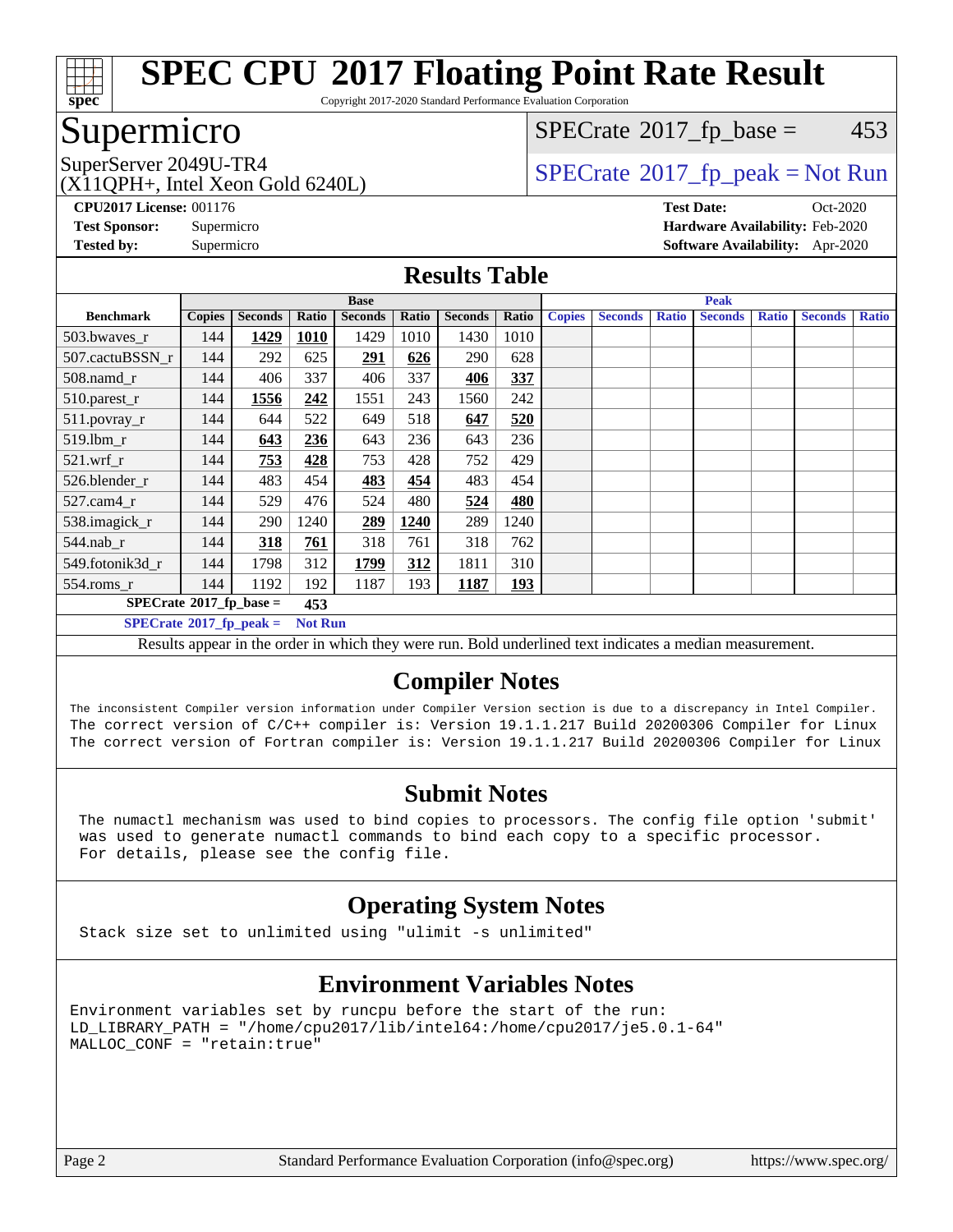

Copyright 2017-2020 Standard Performance Evaluation Corporation

# Supermicro

 $SPECTate@2017<sub>fr</sub> base = 453$ 

(X11QPH+, Intel Xeon Gold 6240L)

SuperServer 2049U-TR4  $SPECrate@2017$  $SPECrate@2017$  fp\_peak = Not Run

**[Tested by:](http://www.spec.org/auto/cpu2017/Docs/result-fields.html#Testedby)** Supermicro **[Software Availability:](http://www.spec.org/auto/cpu2017/Docs/result-fields.html#SoftwareAvailability)** Apr-2020

**[CPU2017 License:](http://www.spec.org/auto/cpu2017/Docs/result-fields.html#CPU2017License)** 001176 **[Test Date:](http://www.spec.org/auto/cpu2017/Docs/result-fields.html#TestDate)** Oct-2020 **[Test Sponsor:](http://www.spec.org/auto/cpu2017/Docs/result-fields.html#TestSponsor)** Supermicro **[Hardware Availability:](http://www.spec.org/auto/cpu2017/Docs/result-fields.html#HardwareAvailability)** Feb-2020

#### **[General Notes](http://www.spec.org/auto/cpu2017/Docs/result-fields.html#GeneralNotes)**

 Binaries compiled on a system with 1x Intel Core i9-7980XE CPU + 64GB RAM memory using Redhat Enterprise Linux 8.0 Transparent Huge Pages enabled by default Prior to runcpu invocation Filesystem page cache synced and cleared with: sync; echo 3> /proc/sys/vm/drop\_caches runcpu command invoked through numactl i.e.: numactl --interleave=all runcpu <etc>

 NA: The test sponsor attests, as of date of publication, that CVE-2017-5754 (Meltdown) is mitigated in the system as tested and documented. Yes: The test sponsor attests, as of date of publication, that CVE-2017-5753 (Spectre variant 1) is mitigated in the system as tested and documented. Yes: The test sponsor attests, as of date of publication, that CVE-2017-5715 (Spectre variant 2) is mitigated in the system as tested and documented. jemalloc, a general purpose malloc implementation built with the RedHat Enterprise 7.5, and the system compiler gcc 4.8.5 sources available from jemalloc.net or<https://github.com/jemalloc/jemalloc/releases>

#### **[Platform Notes](http://www.spec.org/auto/cpu2017/Docs/result-fields.html#PlatformNotes)**

 BIOS Settings: Power Technology = Custom Power Performance Tuning = BIOS Controls EPB ENERGY\_PERF\_BIAS\_CFG mode = Maximum Performance Super Performance = Enable Stale AtoS = Enable Patrol Scrub = Disable Intel Virtualization Technology = Disable SNC = Enable LLC Dead Line Alloc = Disable Enhanced Halt State (C1E) = Disable IMC Interleaving = 1-way Interleave Sysinfo program /home/cpu2017/bin/sysinfo Rev: r6365 of 2019-08-21 295195f888a3d7edb1e6e46a485a0011 running on 171-109.pnet Mon Oct 19 17:16:32 2020 SUT (System Under Test) info as seen by some common utilities. For more information on this section, see <https://www.spec.org/cpu2017/Docs/config.html#sysinfo> From /proc/cpuinfo model name : Intel(R) Xeon(R) Gold 6240L CPU @ 2.60GHz 4 "physical id"s (chips) 144 "processors"

**(Continued on next page)**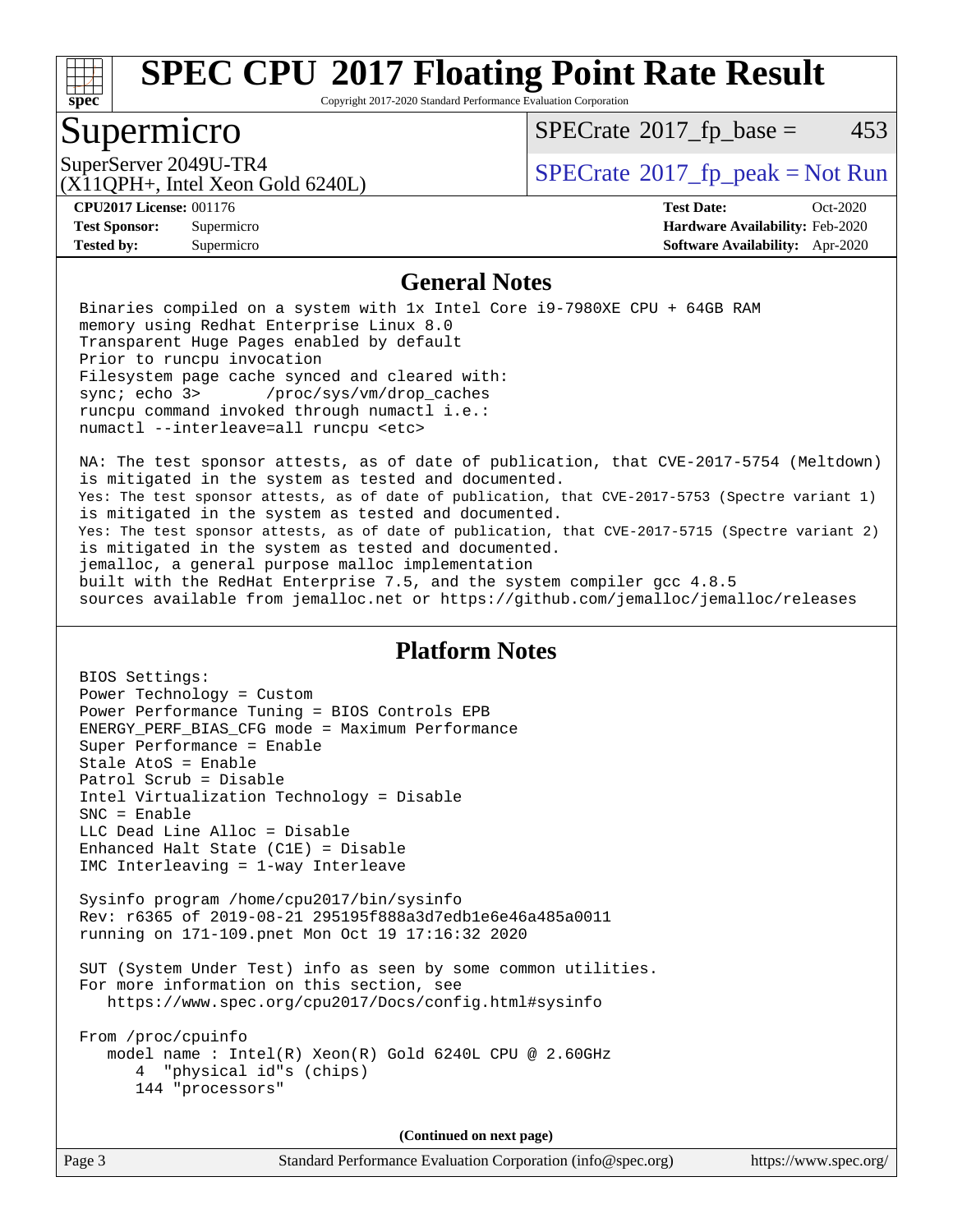

Copyright 2017-2020 Standard Performance Evaluation Corporation

## Supermicro

 $SPECTate@2017<sub>fp</sub> base = 453$ 

SuperServer 2049U-TR4  $SPECrate^{\circ}2017$  $SPECrate^{\circ}2017$ \_fp\_peak = Not Run

#### (X11QPH+, Intel Xeon Gold 6240L)

**[Tested by:](http://www.spec.org/auto/cpu2017/Docs/result-fields.html#Testedby)** Supermicro **[Software Availability:](http://www.spec.org/auto/cpu2017/Docs/result-fields.html#SoftwareAvailability)** Apr-2020

**[CPU2017 License:](http://www.spec.org/auto/cpu2017/Docs/result-fields.html#CPU2017License)** 001176 **[Test Date:](http://www.spec.org/auto/cpu2017/Docs/result-fields.html#TestDate)** Oct-2020 **[Test Sponsor:](http://www.spec.org/auto/cpu2017/Docs/result-fields.html#TestSponsor)** Supermicro **[Hardware Availability:](http://www.spec.org/auto/cpu2017/Docs/result-fields.html#HardwareAvailability)** Feb-2020

#### **[Platform Notes \(Continued\)](http://www.spec.org/auto/cpu2017/Docs/result-fields.html#PlatformNotes)**

Page 4 Standard Performance Evaluation Corporation [\(info@spec.org\)](mailto:info@spec.org) <https://www.spec.org/> cores, siblings (Caution: counting these is hw and system dependent. The following excerpts from /proc/cpuinfo might not be reliable. Use with caution.) cpu cores : 18 siblings : 36 physical 0: cores 0 1 2 3 4 8 9 10 11 16 17 18 19 20 24 25 26 27 physical 1: cores 0 1 2 3 4 8 9 10 11 16 17 18 19 20 24 25 26 27 physical 2: cores 0 1 2 3 4 8 9 10 11 16 17 18 19 20 24 25 26 27 physical 3: cores 0 1 2 3 4 8 9 10 11 16 17 18 19 20 24 25 26 27 From lscpu: Architecture: x86\_64 CPU op-mode(s): 32-bit, 64-bit Byte Order: Little Endian CPU(s): 144 On-line CPU(s) list: 0-143 Thread(s) per core: 2 Core(s) per socket: 18 Socket(s): 4 NUMA node(s): 8 Vendor ID: GenuineIntel CPU family: 6 Model: 85 Model name: Intel(R) Xeon(R) Gold 6240L CPU @ 2.60GHz Stepping: 7 CPU MHz: 1212.755 CPU max MHz: 3900.0000 CPU min MHz: 1000.0000 BogoMIPS: 5200.00 Virtualization: VT-x L1d cache: 32K L1i cache: 32K L2 cache: 1024K<br>
L3 cache: 25344K  $L3$  cache: NUMA node0 CPU(s): 0-2,5,6,9,10,14,15,72-74,77,78,81,82,86,87 NUMA node1 CPU(s): 3,4,7,8,11-13,16,17,75,76,79,80,83-85,88,89 NUMA node2 CPU(s): 18-20,23,24,27,28,32,33,90-92,95,96,99,100,104,105 NUMA node3 CPU(s): 21,22,25,26,29-31,34,35,93,94,97,98,101-103,106,107 NUMA node4 CPU(s): 36-38,41,42,45,46,50,51,108-110,113,114,117,118,122,123 NUMA node5 CPU(s): 39,40,43,44,47-49,52,53,111,112,115,116,119-121,124,125 NUMA node6 CPU(s): 54-56,59,60,63,64,68,69,126-128,131,132,135,136,140,141 NUMA node7 CPU(s): 57,58,61,62,65-67,70,71,129,130,133,134,137-139,142,143 Flags: fpu vme de pse tsc msr pae mce cx8 apic sep mtrr pge mca cmov pat pse36 clflush dts acpi mmx fxsr sse sse2 ss ht tm pbe syscall nx pdpe1gb rdtscp lm constant\_tsc art arch\_perfmon pebs bts rep\_good nopl xtopology nonstop\_tsc cpuid aperfmperf pni pclmulqdq dtes64 monitor ds\_cpl vmx smx est tm2 ssse3 sdbg fma cx16 xtpr pdcm pcid dca sse4\_1 sse4\_2 x2apic movbe popcnt tsc\_deadline\_timer aes xsave avx f16c rdrand lahf\_lm abm 3dnowprefetch cpuid\_fault epb cat\_l3 cdp\_l3 **(Continued on next page)**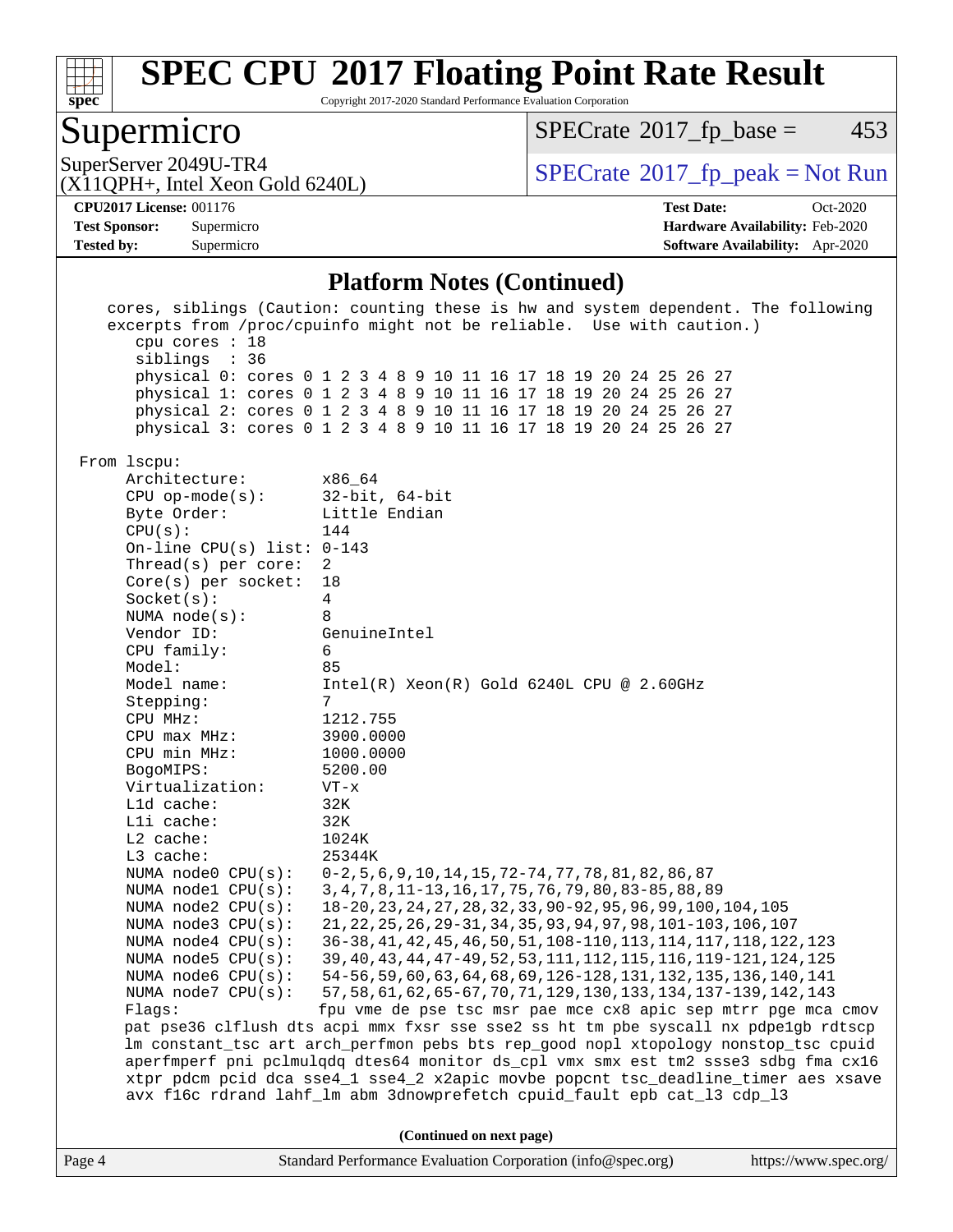

Copyright 2017-2020 Standard Performance Evaluation Corporation

# Supermicro

 $SPECTate@2017_fp\_base = 453$ 

(X11QPH+, Intel Xeon Gold 6240L)

SuperServer 2049U-TR4  $SPECrate@2017_fp\_peak = Not Run$  $SPECrate@2017_fp\_peak = Not Run$ 

**[Tested by:](http://www.spec.org/auto/cpu2017/Docs/result-fields.html#Testedby)** Supermicro **[Software Availability:](http://www.spec.org/auto/cpu2017/Docs/result-fields.html#SoftwareAvailability)** Apr-2020

**[CPU2017 License:](http://www.spec.org/auto/cpu2017/Docs/result-fields.html#CPU2017License)** 001176 **[Test Date:](http://www.spec.org/auto/cpu2017/Docs/result-fields.html#TestDate)** Oct-2020 **[Test Sponsor:](http://www.spec.org/auto/cpu2017/Docs/result-fields.html#TestSponsor)** Supermicro **[Hardware Availability:](http://www.spec.org/auto/cpu2017/Docs/result-fields.html#HardwareAvailability)** Feb-2020

#### **[Platform Notes \(Continued\)](http://www.spec.org/auto/cpu2017/Docs/result-fields.html#PlatformNotes)**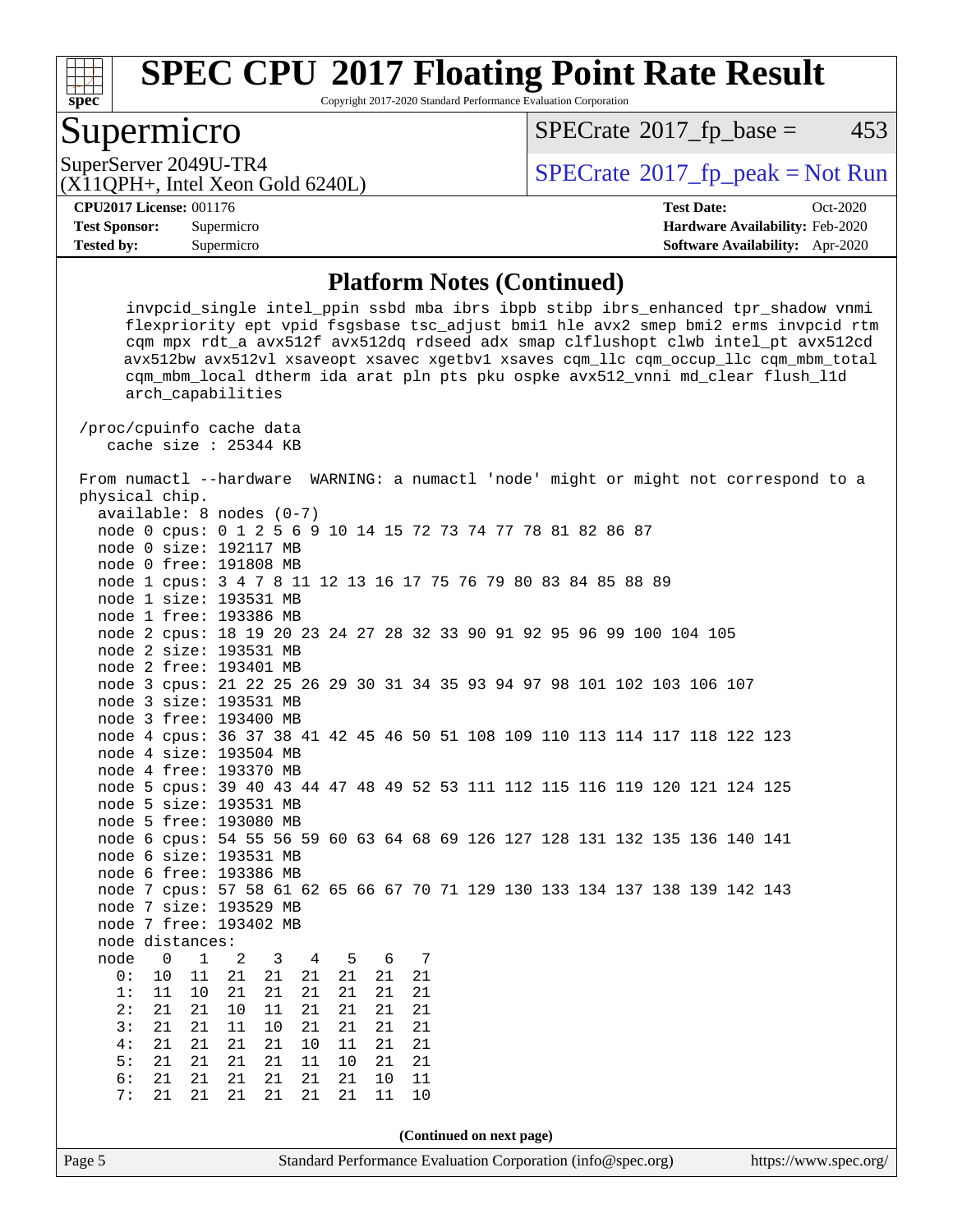

Copyright 2017-2020 Standard Performance Evaluation Corporation

## Supermicro

 $SPECTate@2017_fp\_base = 453$ 

SuperServer 2049U-TR4<br>(X11OPH+ Intel Xeon Gold 6240L)  $\begin{array}{c} | \text{SPECrate} \textcircled{\textdegree} 2017\_fp\_peak = Not Run \end{array}$  $\begin{array}{c} | \text{SPECrate} \textcircled{\textdegree} 2017\_fp\_peak = Not Run \end{array}$  $\begin{array}{c} | \text{SPECrate} \textcircled{\textdegree} 2017\_fp\_peak = Not Run \end{array}$ 

(X11QPH+, Intel Xeon Gold 6240L)

**[Tested by:](http://www.spec.org/auto/cpu2017/Docs/result-fields.html#Testedby)** Supermicro **[Software Availability:](http://www.spec.org/auto/cpu2017/Docs/result-fields.html#SoftwareAvailability)** Apr-2020

**[CPU2017 License:](http://www.spec.org/auto/cpu2017/Docs/result-fields.html#CPU2017License)** 001176 **[Test Date:](http://www.spec.org/auto/cpu2017/Docs/result-fields.html#TestDate)** Oct-2020 **[Test Sponsor:](http://www.spec.org/auto/cpu2017/Docs/result-fields.html#TestSponsor)** Supermicro **[Hardware Availability:](http://www.spec.org/auto/cpu2017/Docs/result-fields.html#HardwareAvailability)** Feb-2020

#### **[Platform Notes \(Continued\)](http://www.spec.org/auto/cpu2017/Docs/result-fields.html#PlatformNotes)**

 From /proc/meminfo MemTotal: 1583933828 kB HugePages\_Total: 0 Hugepagesize: 2048 kB From /etc/\*release\* /etc/\*version\* os-release: NAME="Red Hat Enterprise Linux" VERSION="8.2 (Ootpa)" ID="rhel" ID\_LIKE="fedora" VERSION\_ID="8.2" PLATFORM\_ID="platform:el8" PRETTY\_NAME="Red Hat Enterprise Linux 8.2 (Ootpa)" ANSI\_COLOR="0;31" redhat-release: Red Hat Enterprise Linux release 8.2 (Ootpa) system-release: Red Hat Enterprise Linux release 8.2 (Ootpa) system-release-cpe: cpe:/o:redhat:enterprise\_linux:8.2:ga uname -a: Linux 171-109.pnet 4.18.0-193.el8.x86\_64 #1 SMP Fri Mar 27 14:35:58 UTC 2020 x86\_64 x86\_64 x86\_64 GNU/Linux Kernel self-reported vulnerability status: itlb\_multihit:  $KVM: Vulnerable$  CVE-2018-3620 (L1 Terminal Fault): Not affected Microarchitectural Data Sampling: Not affected CVE-2017-5754 (Meltdown): Not affected CVE-2018-3639 (Speculative Store Bypass): Mitigation: Speculative Store Bypass disabled via prctl and seccomp CVE-2017-5753 (Spectre variant 1): Mitigation: usercopy/swapgs barriers and \_\_user pointer sanitization CVE-2017-5715 (Spectre variant 2): Mitigation: Enhanced IBRS, IBPB: conditional, RSB filling tsx\_async\_abort: Mitigation: Clear CPU buffers; SMT vulnerable run-level 3 Oct 19 17:15 SPEC is set to: /home/cpu2017 Filesystem Type Size Used Avail Use% Mounted on /dev/mapper/rhel-home xfs 690G 55G 636G 8% /home From /sys/devices/virtual/dmi/id BIOS: American Megatrends Inc. 3.3a 07/23/2020 Vendor: Supermicro **(Continued on next page)**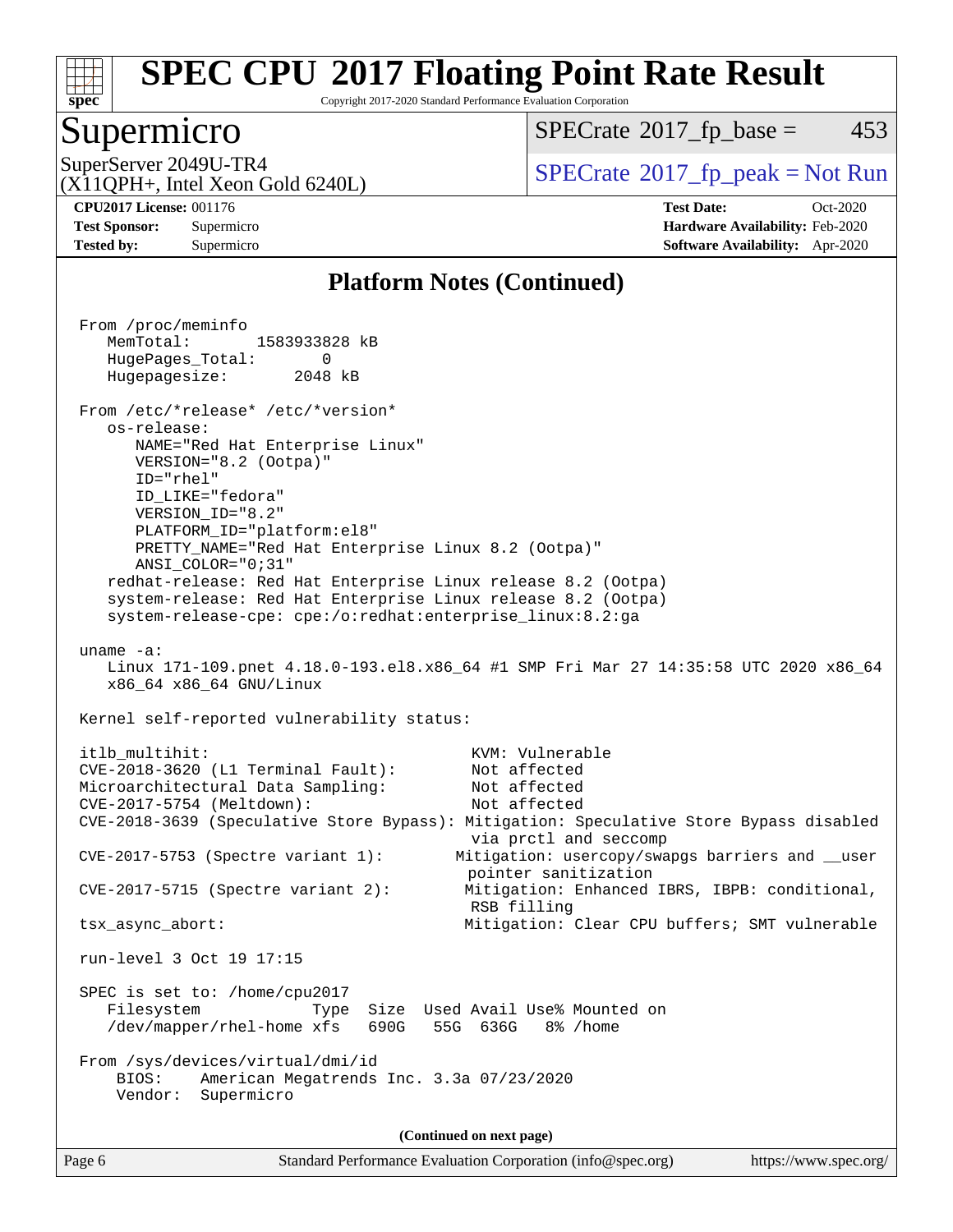

Copyright 2017-2020 Standard Performance Evaluation Corporation

## Supermicro

 $SPECTate@2017_fp\_base = 453$ 

(X11QPH+, Intel Xeon Gold 6240L)

SuperServer 2049U-TR4  $SPECrate^{\circ}2017$  $SPECrate^{\circ}2017$ \_fp\_peak = Not Run

**[Tested by:](http://www.spec.org/auto/cpu2017/Docs/result-fields.html#Testedby)** Supermicro **[Software Availability:](http://www.spec.org/auto/cpu2017/Docs/result-fields.html#SoftwareAvailability)** Apr-2020

**[CPU2017 License:](http://www.spec.org/auto/cpu2017/Docs/result-fields.html#CPU2017License)** 001176 **[Test Date:](http://www.spec.org/auto/cpu2017/Docs/result-fields.html#TestDate)** Oct-2020 **[Test Sponsor:](http://www.spec.org/auto/cpu2017/Docs/result-fields.html#TestSponsor)** Supermicro **[Hardware Availability:](http://www.spec.org/auto/cpu2017/Docs/result-fields.html#HardwareAvailability)** Feb-2020

#### **[Platform Notes \(Continued\)](http://www.spec.org/auto/cpu2017/Docs/result-fields.html#PlatformNotes)**

 Product: X11QPH+ Product Family: SMC X11 Serial: 123456789

 Additional information from dmidecode follows. WARNING: Use caution when you interpret this section. The 'dmidecode' program reads system data which is "intended to allow hardware to be accurately determined", but the intent may not be met, as there are frequent changes to hardware, firmware, and the "DMTF SMBIOS" standard. Memory:

48x Samsung M393A4K40DB3-CWE 32 GB 2 rank 3200

(End of data from sysinfo program)

#### **[Compiler Version Notes](http://www.spec.org/auto/cpu2017/Docs/result-fields.html#CompilerVersionNotes)**

| $\mathcal{C}$                                    | $519.1$ bm_r(base) 538.imagick_r(base) 544.nab_r(base)                                                                                                                                                                                                                                                  |                       |
|--------------------------------------------------|---------------------------------------------------------------------------------------------------------------------------------------------------------------------------------------------------------------------------------------------------------------------------------------------------------|-----------------------|
| NextGen Build 20200304                           | Intel(R) C Compiler for applications running on Intel(R) $64$ , Version 2021.1<br>Copyright (C) 1985-2020 Intel Corporation. All rights reserved.                                                                                                                                                       |                       |
| $C++$                                            | 508. namd $r(base)$ 510. parest $r(base)$                                                                                                                                                                                                                                                               |                       |
| NextGen Build 20200304                           | Intel(R) C++ Compiler for applications running on Intel(R) $64$ , Version 2021.1<br>Copyright (C) 1985-2020 Intel Corporation. All rights reserved.                                                                                                                                                     |                       |
|                                                  | $C++$ , C   511.povray_r(base) 526.blender_r(base)                                                                                                                                                                                                                                                      |                       |
| NextGen Build 20200304<br>NextGen Build 20200304 | Intel(R) $C++$ Compiler for applications running on Intel(R) 64, Version 2021.1<br>Copyright (C) 1985-2020 Intel Corporation. All rights reserved.<br>Intel(R) C Compiler for applications running on Intel(R) $64$ , Version 2021.1<br>Copyright (C) 1985-2020 Intel Corporation. All rights reserved. |                       |
|                                                  | $C_{++}$ , C, Fortran   507.cactuBSSN $r(base)$                                                                                                                                                                                                                                                         |                       |
|                                                  | Intel(R) $C++$ Compiler for applications running on Intel(R) 64, Version 2021.1                                                                                                                                                                                                                         |                       |
|                                                  | (Continued on next page)                                                                                                                                                                                                                                                                                |                       |
| Page 7                                           | Standard Performance Evaluation Corporation (info@spec.org)                                                                                                                                                                                                                                             | https://www.spec.org/ |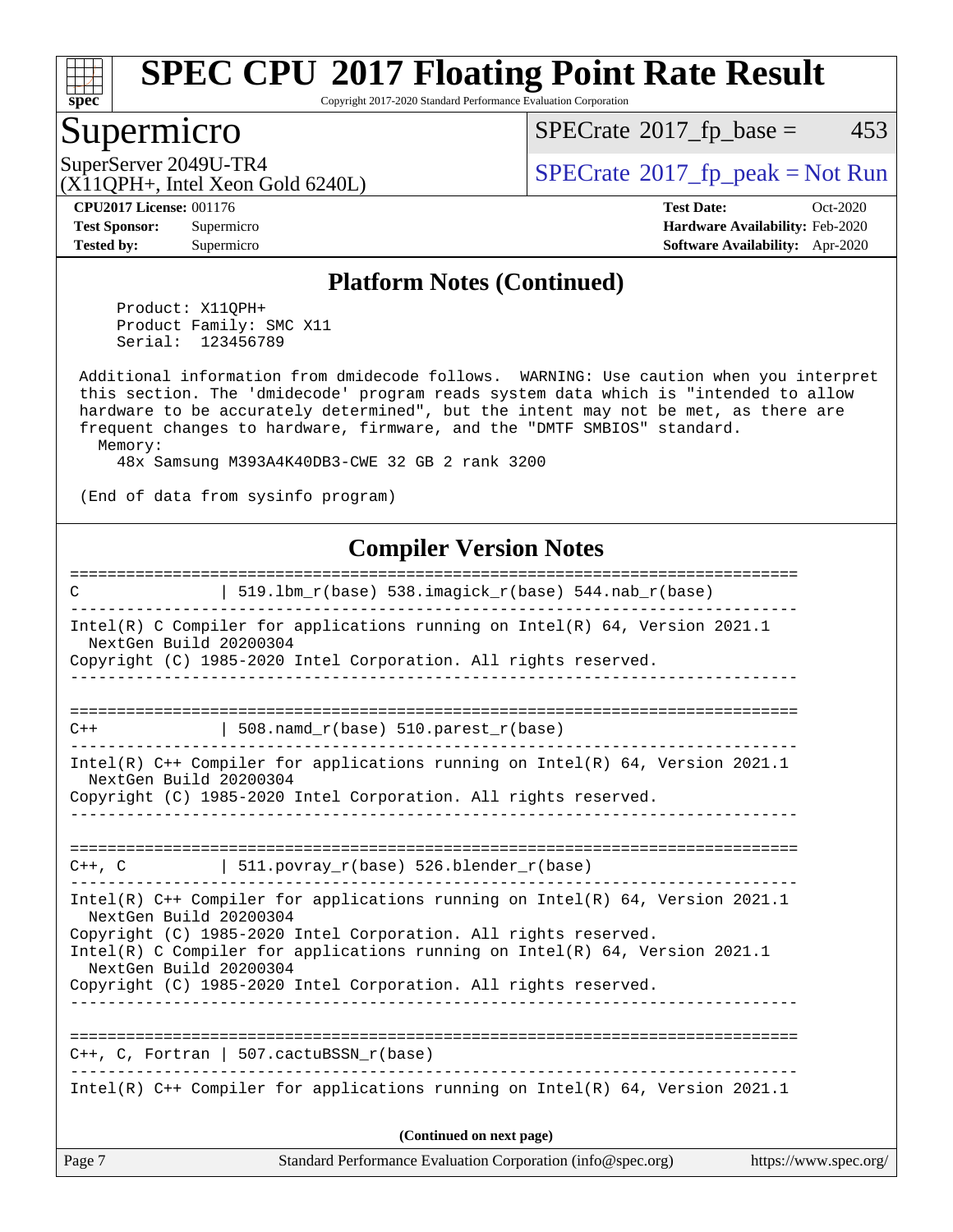

Copyright 2017-2020 Standard Performance Evaluation Corporation

## Supermicro

 $SPECTate@2017_fp\_base = 453$ 

(X11QPH+, Intel Xeon Gold 6240L)

SuperServer 2049U-TR4<br>(X11OPH+ Intel Xeon Gold 6240I) [SPECrate](http://www.spec.org/auto/cpu2017/Docs/result-fields.html#SPECrate2017fppeak)®[2017\\_fp\\_peak = N](http://www.spec.org/auto/cpu2017/Docs/result-fields.html#SPECrate2017fppeak)ot Run

**[CPU2017 License:](http://www.spec.org/auto/cpu2017/Docs/result-fields.html#CPU2017License)** 001176 **[Test Date:](http://www.spec.org/auto/cpu2017/Docs/result-fields.html#TestDate)** Oct-2020 **[Test Sponsor:](http://www.spec.org/auto/cpu2017/Docs/result-fields.html#TestSponsor)** Supermicro **[Hardware Availability:](http://www.spec.org/auto/cpu2017/Docs/result-fields.html#HardwareAvailability)** Feb-2020 **[Tested by:](http://www.spec.org/auto/cpu2017/Docs/result-fields.html#Testedby)** Supermicro **[Software Availability:](http://www.spec.org/auto/cpu2017/Docs/result-fields.html#SoftwareAvailability)** Apr-2020

#### **[Compiler Version Notes \(Continued\)](http://www.spec.org/auto/cpu2017/Docs/result-fields.html#CompilerVersionNotes)**

| NextGen Build 20200304<br>Copyright (C) 1985-2020 Intel Corporation. All rights reserved.<br>Intel(R) C Compiler for applications running on Intel(R) $64$ , Version 2021.1<br>NextGen Build 20200304<br>Copyright (C) 1985-2020 Intel Corporation. All rights reserved.<br>$Intel(R)$ Fortran Intel(R) 64 Compiler for applications running on Intel(R)<br>64, Version 19.1.1.217 Build 20200306<br>Copyright (C) 1985-2020 Intel Corporation. All rights reserved. |  |  |  |  |  |
|----------------------------------------------------------------------------------------------------------------------------------------------------------------------------------------------------------------------------------------------------------------------------------------------------------------------------------------------------------------------------------------------------------------------------------------------------------------------|--|--|--|--|--|
| Fortran                                                                                                                                                                                                                                                                                                                                                                                                                                                              |  |  |  |  |  |
| $Intel(R)$ Fortran Intel(R) 64 Compiler for applications running on Intel(R)<br>64, Version 19.1.1.217 Build 20200306<br>Copyright (C) 1985-2020 Intel Corporation. All rights reserved.                                                                                                                                                                                                                                                                             |  |  |  |  |  |
| Fortran, $C = \vert 521. \text{wrf } r(\text{base})$ 527.cam4 $r(\text{base})$                                                                                                                                                                                                                                                                                                                                                                                       |  |  |  |  |  |
| Intel(R) Fortran Intel(R) 64 Compiler for applications running on Intel(R)<br>64, Version 19.1.1.217 Build 20200306<br>Copyright (C) 1985-2020 Intel Corporation. All rights reserved.<br>Intel(R) C Compiler for applications running on Intel(R) $64$ , Version 2021.1<br>NextGen Build 20200304<br>Copyright (C) 1985-2020 Intel Corporation. All rights reserved.                                                                                                |  |  |  |  |  |

# **[Base Compiler Invocation](http://www.spec.org/auto/cpu2017/Docs/result-fields.html#BaseCompilerInvocation)**

[C benchmarks](http://www.spec.org/auto/cpu2017/Docs/result-fields.html#Cbenchmarks):

[icc](http://www.spec.org/cpu2017/results/res2020q4/cpu2017-20201021-24229.flags.html#user_CCbase_intel_icc_66fc1ee009f7361af1fbd72ca7dcefbb700085f36577c54f309893dd4ec40d12360134090235512931783d35fd58c0460139e722d5067c5574d8eaf2b3e37e92)

[C++ benchmarks:](http://www.spec.org/auto/cpu2017/Docs/result-fields.html#CXXbenchmarks) [icpc](http://www.spec.org/cpu2017/results/res2020q4/cpu2017-20201021-24229.flags.html#user_CXXbase_intel_icpc_c510b6838c7f56d33e37e94d029a35b4a7bccf4766a728ee175e80a419847e808290a9b78be685c44ab727ea267ec2f070ec5dc83b407c0218cded6866a35d07)

[Fortran benchmarks](http://www.spec.org/auto/cpu2017/Docs/result-fields.html#Fortranbenchmarks): [ifort](http://www.spec.org/cpu2017/results/res2020q4/cpu2017-20201021-24229.flags.html#user_FCbase_intel_ifort_8111460550e3ca792625aed983ce982f94888b8b503583aa7ba2b8303487b4d8a21a13e7191a45c5fd58ff318f48f9492884d4413fa793fd88dd292cad7027ca)

[Benchmarks using both Fortran and C](http://www.spec.org/auto/cpu2017/Docs/result-fields.html#BenchmarksusingbothFortranandC): [ifort](http://www.spec.org/cpu2017/results/res2020q4/cpu2017-20201021-24229.flags.html#user_CC_FCbase_intel_ifort_8111460550e3ca792625aed983ce982f94888b8b503583aa7ba2b8303487b4d8a21a13e7191a45c5fd58ff318f48f9492884d4413fa793fd88dd292cad7027ca) [icc](http://www.spec.org/cpu2017/results/res2020q4/cpu2017-20201021-24229.flags.html#user_CC_FCbase_intel_icc_66fc1ee009f7361af1fbd72ca7dcefbb700085f36577c54f309893dd4ec40d12360134090235512931783d35fd58c0460139e722d5067c5574d8eaf2b3e37e92)

[Benchmarks using both C and C++](http://www.spec.org/auto/cpu2017/Docs/result-fields.html#BenchmarksusingbothCandCXX): [icpc](http://www.spec.org/cpu2017/results/res2020q4/cpu2017-20201021-24229.flags.html#user_CC_CXXbase_intel_icpc_c510b6838c7f56d33e37e94d029a35b4a7bccf4766a728ee175e80a419847e808290a9b78be685c44ab727ea267ec2f070ec5dc83b407c0218cded6866a35d07) [icc](http://www.spec.org/cpu2017/results/res2020q4/cpu2017-20201021-24229.flags.html#user_CC_CXXbase_intel_icc_66fc1ee009f7361af1fbd72ca7dcefbb700085f36577c54f309893dd4ec40d12360134090235512931783d35fd58c0460139e722d5067c5574d8eaf2b3e37e92)

**(Continued on next page)**

Page 8 Standard Performance Evaluation Corporation [\(info@spec.org\)](mailto:info@spec.org) <https://www.spec.org/>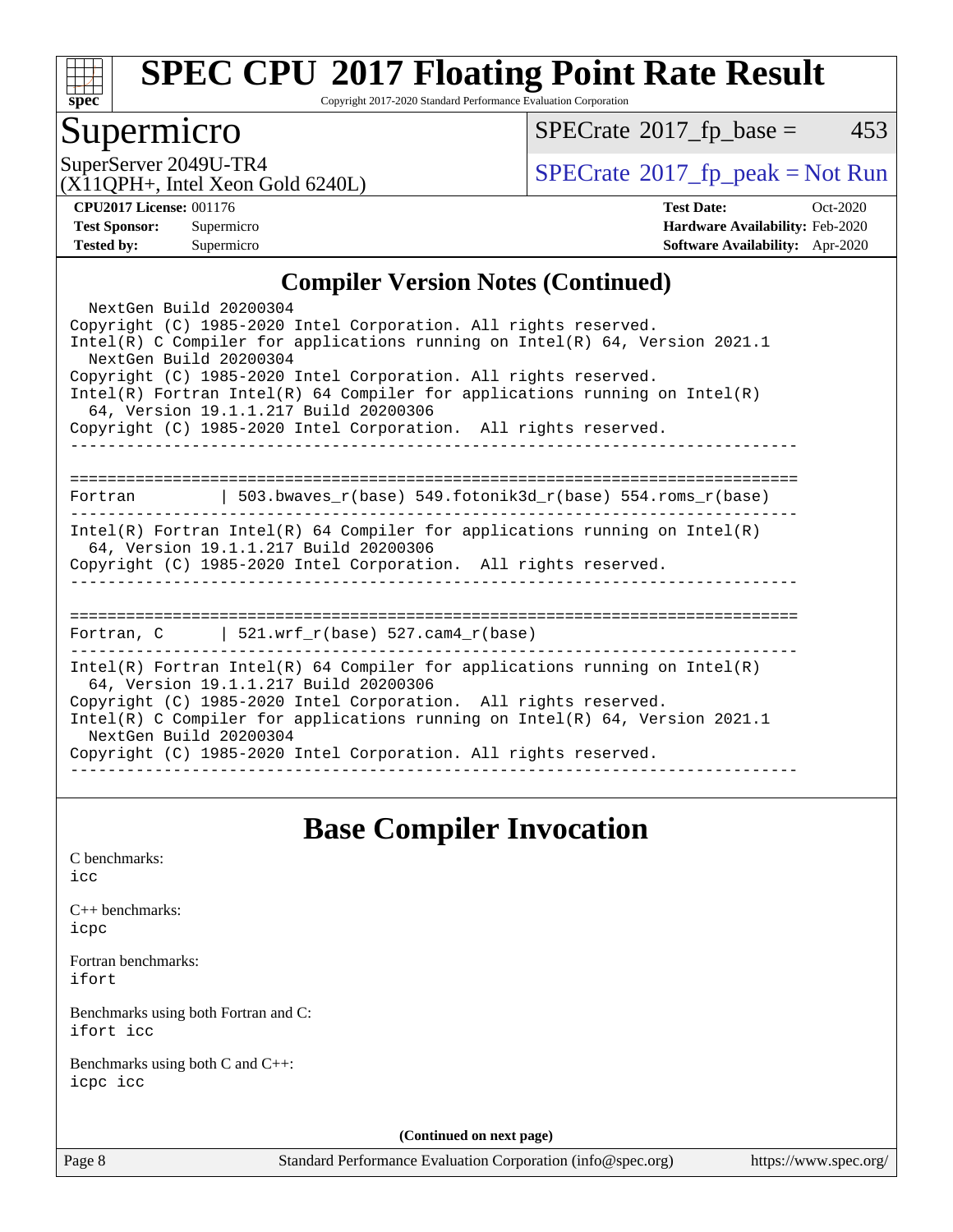

Copyright 2017-2020 Standard Performance Evaluation Corporation

# Supermicro

 $SPECTate@2017_fp\_base = 453$ 

(X11QPH+, Intel Xeon Gold 6240L)

SuperServer 2049U-TR4  $SPECrate@2017$  $SPECrate@2017$  fp\_peak = Not Run

**[CPU2017 License:](http://www.spec.org/auto/cpu2017/Docs/result-fields.html#CPU2017License)** 001176 **[Test Date:](http://www.spec.org/auto/cpu2017/Docs/result-fields.html#TestDate)** Oct-2020 **[Test Sponsor:](http://www.spec.org/auto/cpu2017/Docs/result-fields.html#TestSponsor)** Supermicro **[Hardware Availability:](http://www.spec.org/auto/cpu2017/Docs/result-fields.html#HardwareAvailability)** Feb-2020 **[Tested by:](http://www.spec.org/auto/cpu2017/Docs/result-fields.html#Testedby)** Supermicro **[Software Availability:](http://www.spec.org/auto/cpu2017/Docs/result-fields.html#SoftwareAvailability)** Apr-2020

# **[Base Compiler Invocation \(Continued\)](http://www.spec.org/auto/cpu2017/Docs/result-fields.html#BaseCompilerInvocation)**

[Benchmarks using Fortran, C, and C++:](http://www.spec.org/auto/cpu2017/Docs/result-fields.html#BenchmarksusingFortranCandCXX) [icpc](http://www.spec.org/cpu2017/results/res2020q4/cpu2017-20201021-24229.flags.html#user_CC_CXX_FCbase_intel_icpc_c510b6838c7f56d33e37e94d029a35b4a7bccf4766a728ee175e80a419847e808290a9b78be685c44ab727ea267ec2f070ec5dc83b407c0218cded6866a35d07) [icc](http://www.spec.org/cpu2017/results/res2020q4/cpu2017-20201021-24229.flags.html#user_CC_CXX_FCbase_intel_icc_66fc1ee009f7361af1fbd72ca7dcefbb700085f36577c54f309893dd4ec40d12360134090235512931783d35fd58c0460139e722d5067c5574d8eaf2b3e37e92) [ifort](http://www.spec.org/cpu2017/results/res2020q4/cpu2017-20201021-24229.flags.html#user_CC_CXX_FCbase_intel_ifort_8111460550e3ca792625aed983ce982f94888b8b503583aa7ba2b8303487b4d8a21a13e7191a45c5fd58ff318f48f9492884d4413fa793fd88dd292cad7027ca)

## **[Base Portability Flags](http://www.spec.org/auto/cpu2017/Docs/result-fields.html#BasePortabilityFlags)**

 503.bwaves\_r: [-DSPEC\\_LP64](http://www.spec.org/cpu2017/results/res2020q4/cpu2017-20201021-24229.flags.html#suite_basePORTABILITY503_bwaves_r_DSPEC_LP64) 507.cactuBSSN\_r: [-DSPEC\\_LP64](http://www.spec.org/cpu2017/results/res2020q4/cpu2017-20201021-24229.flags.html#suite_basePORTABILITY507_cactuBSSN_r_DSPEC_LP64) 508.namd\_r: [-DSPEC\\_LP64](http://www.spec.org/cpu2017/results/res2020q4/cpu2017-20201021-24229.flags.html#suite_basePORTABILITY508_namd_r_DSPEC_LP64) 510.parest\_r: [-DSPEC\\_LP64](http://www.spec.org/cpu2017/results/res2020q4/cpu2017-20201021-24229.flags.html#suite_basePORTABILITY510_parest_r_DSPEC_LP64) 511.povray\_r: [-DSPEC\\_LP64](http://www.spec.org/cpu2017/results/res2020q4/cpu2017-20201021-24229.flags.html#suite_basePORTABILITY511_povray_r_DSPEC_LP64) 519.lbm\_r: [-DSPEC\\_LP64](http://www.spec.org/cpu2017/results/res2020q4/cpu2017-20201021-24229.flags.html#suite_basePORTABILITY519_lbm_r_DSPEC_LP64) 521.wrf\_r: [-DSPEC\\_LP64](http://www.spec.org/cpu2017/results/res2020q4/cpu2017-20201021-24229.flags.html#suite_basePORTABILITY521_wrf_r_DSPEC_LP64) [-DSPEC\\_CASE\\_FLAG](http://www.spec.org/cpu2017/results/res2020q4/cpu2017-20201021-24229.flags.html#b521.wrf_r_baseCPORTABILITY_DSPEC_CASE_FLAG) [-convert big\\_endian](http://www.spec.org/cpu2017/results/res2020q4/cpu2017-20201021-24229.flags.html#user_baseFPORTABILITY521_wrf_r_convert_big_endian_c3194028bc08c63ac5d04de18c48ce6d347e4e562e8892b8bdbdc0214820426deb8554edfa529a3fb25a586e65a3d812c835984020483e7e73212c4d31a38223) 526.blender\_r: [-DSPEC\\_LP64](http://www.spec.org/cpu2017/results/res2020q4/cpu2017-20201021-24229.flags.html#suite_basePORTABILITY526_blender_r_DSPEC_LP64) [-DSPEC\\_LINUX](http://www.spec.org/cpu2017/results/res2020q4/cpu2017-20201021-24229.flags.html#b526.blender_r_baseCPORTABILITY_DSPEC_LINUX) [-funsigned-char](http://www.spec.org/cpu2017/results/res2020q4/cpu2017-20201021-24229.flags.html#user_baseCPORTABILITY526_blender_r_force_uchar_40c60f00ab013830e2dd6774aeded3ff59883ba5a1fc5fc14077f794d777847726e2a5858cbc7672e36e1b067e7e5c1d9a74f7176df07886a243d7cc18edfe67) 527.cam4\_r: [-DSPEC\\_LP64](http://www.spec.org/cpu2017/results/res2020q4/cpu2017-20201021-24229.flags.html#suite_basePORTABILITY527_cam4_r_DSPEC_LP64) [-DSPEC\\_CASE\\_FLAG](http://www.spec.org/cpu2017/results/res2020q4/cpu2017-20201021-24229.flags.html#b527.cam4_r_baseCPORTABILITY_DSPEC_CASE_FLAG) 538.imagick\_r: [-DSPEC\\_LP64](http://www.spec.org/cpu2017/results/res2020q4/cpu2017-20201021-24229.flags.html#suite_basePORTABILITY538_imagick_r_DSPEC_LP64) 544.nab\_r: [-DSPEC\\_LP64](http://www.spec.org/cpu2017/results/res2020q4/cpu2017-20201021-24229.flags.html#suite_basePORTABILITY544_nab_r_DSPEC_LP64) 549.fotonik3d\_r: [-DSPEC\\_LP64](http://www.spec.org/cpu2017/results/res2020q4/cpu2017-20201021-24229.flags.html#suite_basePORTABILITY549_fotonik3d_r_DSPEC_LP64) 554.roms\_r: [-DSPEC\\_LP64](http://www.spec.org/cpu2017/results/res2020q4/cpu2017-20201021-24229.flags.html#suite_basePORTABILITY554_roms_r_DSPEC_LP64)

# **[Base Optimization Flags](http://www.spec.org/auto/cpu2017/Docs/result-fields.html#BaseOptimizationFlags)**

#### [C benchmarks](http://www.spec.org/auto/cpu2017/Docs/result-fields.html#Cbenchmarks):

[-m64](http://www.spec.org/cpu2017/results/res2020q4/cpu2017-20201021-24229.flags.html#user_CCbase_m64-icc) [-qnextgen](http://www.spec.org/cpu2017/results/res2020q4/cpu2017-20201021-24229.flags.html#user_CCbase_f-qnextgen) [-std=c11](http://www.spec.org/cpu2017/results/res2020q4/cpu2017-20201021-24229.flags.html#user_CCbase_std-icc-std_0e1c27790398a4642dfca32ffe6c27b5796f9c2d2676156f2e42c9c44eaad0c049b1cdb667a270c34d979996257aeb8fc440bfb01818dbc9357bd9d174cb8524) [-Wl,-plugin-opt=-x86-branches-within-32B-boundaries](http://www.spec.org/cpu2017/results/res2020q4/cpu2017-20201021-24229.flags.html#user_CCbase_f-x86-branches-within-32B-boundaries_0098b4e4317ae60947b7b728078a624952a08ac37a3c797dfb4ffeb399e0c61a9dd0f2f44ce917e9361fb9076ccb15e7824594512dd315205382d84209e912f3) [-Wl,-z,muldefs](http://www.spec.org/cpu2017/results/res2020q4/cpu2017-20201021-24229.flags.html#user_CCbase_link_force_multiple1_b4cbdb97b34bdee9ceefcfe54f4c8ea74255f0b02a4b23e853cdb0e18eb4525ac79b5a88067c842dd0ee6996c24547a27a4b99331201badda8798ef8a743f577) [-fuse-ld=gold](http://www.spec.org/cpu2017/results/res2020q4/cpu2017-20201021-24229.flags.html#user_CCbase_f-fuse-ld_920b3586e2b8c6e0748b9c84fa9b744736ba725a32cab14ad8f3d4ad28eecb2f59d1144823d2e17006539a88734fe1fc08fc3035f7676166309105a78aaabc32) [-xCORE-AVX512](http://www.spec.org/cpu2017/results/res2020q4/cpu2017-20201021-24229.flags.html#user_CCbase_f-xCORE-AVX512) [-Ofast](http://www.spec.org/cpu2017/results/res2020q4/cpu2017-20201021-24229.flags.html#user_CCbase_f-Ofast) [-ffast-math](http://www.spec.org/cpu2017/results/res2020q4/cpu2017-20201021-24229.flags.html#user_CCbase_f-ffast-math) [-flto](http://www.spec.org/cpu2017/results/res2020q4/cpu2017-20201021-24229.flags.html#user_CCbase_f-flto) [-mfpmath=sse](http://www.spec.org/cpu2017/results/res2020q4/cpu2017-20201021-24229.flags.html#user_CCbase_f-mfpmath_70eb8fac26bde974f8ab713bc9086c5621c0b8d2f6c86f38af0bd7062540daf19db5f3a066d8c6684be05d84c9b6322eb3b5be6619d967835195b93d6c02afa1) [-funroll-loops](http://www.spec.org/cpu2017/results/res2020q4/cpu2017-20201021-24229.flags.html#user_CCbase_f-funroll-loops) [-qopt-mem-layout-trans=4](http://www.spec.org/cpu2017/results/res2020q4/cpu2017-20201021-24229.flags.html#user_CCbase_f-qopt-mem-layout-trans_fa39e755916c150a61361b7846f310bcdf6f04e385ef281cadf3647acec3f0ae266d1a1d22d972a7087a248fd4e6ca390a3634700869573d231a252c784941a8) [-L/usr/local/jemalloc64-5.0.1/lib](http://www.spec.org/cpu2017/results/res2020q4/cpu2017-20201021-24229.flags.html#user_CCbase_jemalloc_link_path64_1_cc289568b1a6c0fd3b62c91b824c27fcb5af5e8098e6ad028160d21144ef1b8aef3170d2acf0bee98a8da324cfe4f67d0a3d0c4cc4673d993d694dc2a0df248b) [-ljemalloc](http://www.spec.org/cpu2017/results/res2020q4/cpu2017-20201021-24229.flags.html#user_CCbase_jemalloc_link_lib_d1249b907c500fa1c0672f44f562e3d0f79738ae9e3c4a9c376d49f265a04b9c99b167ecedbf6711b3085be911c67ff61f150a17b3472be731631ba4d0471706)

[C++ benchmarks:](http://www.spec.org/auto/cpu2017/Docs/result-fields.html#CXXbenchmarks)

[-m64](http://www.spec.org/cpu2017/results/res2020q4/cpu2017-20201021-24229.flags.html#user_CXXbase_m64-icc) [-qnextgen](http://www.spec.org/cpu2017/results/res2020q4/cpu2017-20201021-24229.flags.html#user_CXXbase_f-qnextgen) [-Wl,-plugin-opt=-x86-branches-within-32B-boundaries](http://www.spec.org/cpu2017/results/res2020q4/cpu2017-20201021-24229.flags.html#user_CXXbase_f-x86-branches-within-32B-boundaries_0098b4e4317ae60947b7b728078a624952a08ac37a3c797dfb4ffeb399e0c61a9dd0f2f44ce917e9361fb9076ccb15e7824594512dd315205382d84209e912f3) [-Wl,-z,muldefs](http://www.spec.org/cpu2017/results/res2020q4/cpu2017-20201021-24229.flags.html#user_CXXbase_link_force_multiple1_b4cbdb97b34bdee9ceefcfe54f4c8ea74255f0b02a4b23e853cdb0e18eb4525ac79b5a88067c842dd0ee6996c24547a27a4b99331201badda8798ef8a743f577) [-fuse-ld=gold](http://www.spec.org/cpu2017/results/res2020q4/cpu2017-20201021-24229.flags.html#user_CXXbase_f-fuse-ld_920b3586e2b8c6e0748b9c84fa9b744736ba725a32cab14ad8f3d4ad28eecb2f59d1144823d2e17006539a88734fe1fc08fc3035f7676166309105a78aaabc32) [-xCORE-AVX512](http://www.spec.org/cpu2017/results/res2020q4/cpu2017-20201021-24229.flags.html#user_CXXbase_f-xCORE-AVX512) [-Ofast](http://www.spec.org/cpu2017/results/res2020q4/cpu2017-20201021-24229.flags.html#user_CXXbase_f-Ofast) [-ffast-math](http://www.spec.org/cpu2017/results/res2020q4/cpu2017-20201021-24229.flags.html#user_CXXbase_f-ffast-math) [-flto](http://www.spec.org/cpu2017/results/res2020q4/cpu2017-20201021-24229.flags.html#user_CXXbase_f-flto) [-mfpmath=sse](http://www.spec.org/cpu2017/results/res2020q4/cpu2017-20201021-24229.flags.html#user_CXXbase_f-mfpmath_70eb8fac26bde974f8ab713bc9086c5621c0b8d2f6c86f38af0bd7062540daf19db5f3a066d8c6684be05d84c9b6322eb3b5be6619d967835195b93d6c02afa1) [-funroll-loops](http://www.spec.org/cpu2017/results/res2020q4/cpu2017-20201021-24229.flags.html#user_CXXbase_f-funroll-loops) [-qopt-mem-layout-trans=4](http://www.spec.org/cpu2017/results/res2020q4/cpu2017-20201021-24229.flags.html#user_CXXbase_f-qopt-mem-layout-trans_fa39e755916c150a61361b7846f310bcdf6f04e385ef281cadf3647acec3f0ae266d1a1d22d972a7087a248fd4e6ca390a3634700869573d231a252c784941a8) [-L/usr/local/jemalloc64-5.0.1/lib](http://www.spec.org/cpu2017/results/res2020q4/cpu2017-20201021-24229.flags.html#user_CXXbase_jemalloc_link_path64_1_cc289568b1a6c0fd3b62c91b824c27fcb5af5e8098e6ad028160d21144ef1b8aef3170d2acf0bee98a8da324cfe4f67d0a3d0c4cc4673d993d694dc2a0df248b) [-ljemalloc](http://www.spec.org/cpu2017/results/res2020q4/cpu2017-20201021-24229.flags.html#user_CXXbase_jemalloc_link_lib_d1249b907c500fa1c0672f44f562e3d0f79738ae9e3c4a9c376d49f265a04b9c99b167ecedbf6711b3085be911c67ff61f150a17b3472be731631ba4d0471706)

[Fortran benchmarks](http://www.spec.org/auto/cpu2017/Docs/result-fields.html#Fortranbenchmarks):

```
-m64 -Wl,-plugin-opt=-x86-branches-within-32B-boundaries -Wl,-z,muldefs
-fuse-ld=gold -xCORE-AVX512 -O3 -ipo -no-prec-div -qopt-prefetch
-ffinite-math-only -qopt-multiple-gather-scatter-by-shuffles
-qopt-mem-layout-trans=4 -nostandard-realloc-lhs -align array32byte
-auto -mbranches-within-32B-boundaries
-L/usr/local/jemalloc64-5.0.1/lib -ljemalloc
```
**(Continued on next page)**

| Page 9 | Standard Performance Evaluation Corporation (info@spec.org) | https://www.spec.org/ |
|--------|-------------------------------------------------------------|-----------------------|
|        |                                                             |                       |